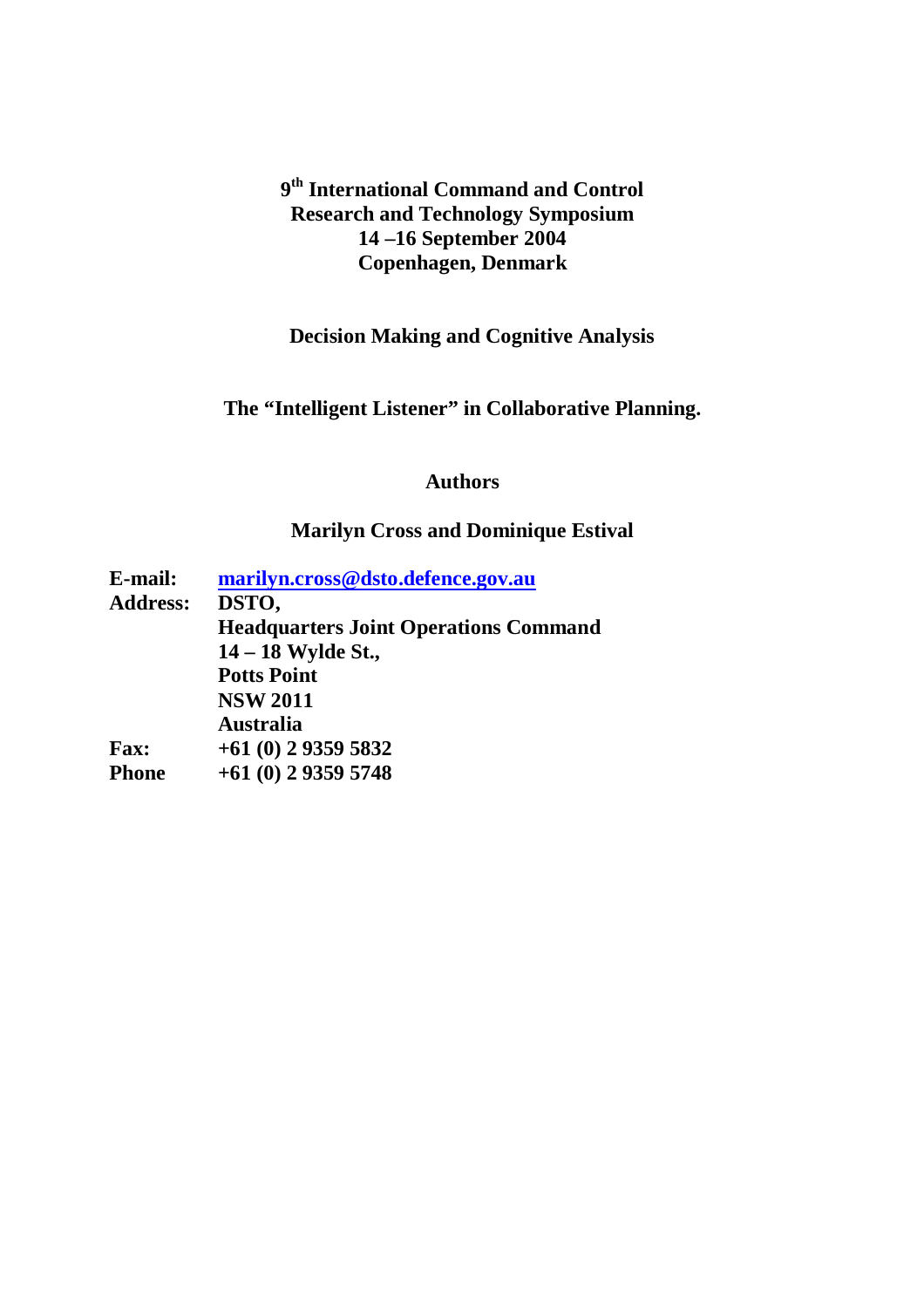#### **ABSTRACT**

Collaborative planning in command and control contexts is carried out primarily by talk in the form of `round table planning'. The talk is focused towards a variety of pragmatic goals such as planning some action, assimilating and acting on intelligence and dealing with the logistics of assigning resources. Talk in collaborative planning is fast moving and complex, with planners engaged in putting forward suggestions, accepting, rejecting and modifying proposals, agreeing, disagreeing and carrying out many more types of task in order to progress the planning which is paramount to any military operation. In this paper we report on two studies of planning groups. Following some initial ad hoc observations of a commander's planning group, a linguistic framework was utilized that enabled the analysis of decision making from the actual exchanges of the talk rather than observers' impressions of the meeting. However, the process was extremely time consuming and so a series of experiments was planned to automate the process. The second experiment we report on was conducted with an operational planning group, and is the first trial using speech recognition technology and procedures to automate the capture, analysis and management of the talk of collaborative planning.

#### **1 Introduction**

Collaborative planning in command and control contexts is carried out primarily by talk in the form of `round table planning'. The medium of face to face talk in a group enables numerous interactive outcomes, which include putting points of view, giving orders, making requests, soliciting support and making decisions. Talk in collaborative planning is fast moving and complex, with planners engaged in putting forward suggestions, accepting, rejecting and modifying proposals, agreeing, disagreeing and carrying out many more kinds of work in order to progress the planning which is paramount to any military operation. Talk is also ephemeral and that is the problem. While the core planning decisions are captured in a permanent record of some form (e.g. PowerPoint slides), the exploration of alternatives, the justifications, the putting forward and rejection of proposals, the teasing out of information, the judgment of its relevance, the explication of underlying assumptions and the many jobs carried out by the talk of collaborative planning are rarely captured.

Improved management of the talk of collaborative planning will provide access to easily searchable archives of the discussions, which may be aligned with the enduring products from the planning sessions. This will permit more rigorous and accurate auditing and will allow information retrieval from those archives, both for re-use of deliberate and immediate planning products and for the induction and training of incoming staff.

In this paper, we present two studies leading to an analysis of planning talk and to the development of the new technology required to record and use this talk. In the first study of a commander's planning group (CPG), methodologies derived from discourse analysis (Eggins & Slade, 1997) were explored in order to understand the progression of collaborative planning in command and control (Cross and Bopping, 1998a). Utilization of a Speech Function Network (see section 3.3) enabled the fine analysis of planning based on the actual data of the exchanges rather than observers' impressions of what occurred. A critique of that study led to the second study presented here, which is the first of a series of experiments under the "Intelligent Listener" project. The long-term aims of the "Intelligent Listener" are to provide:

1. the ability to recognise and understand communicative intents and speech acts in planning sessions or meetings;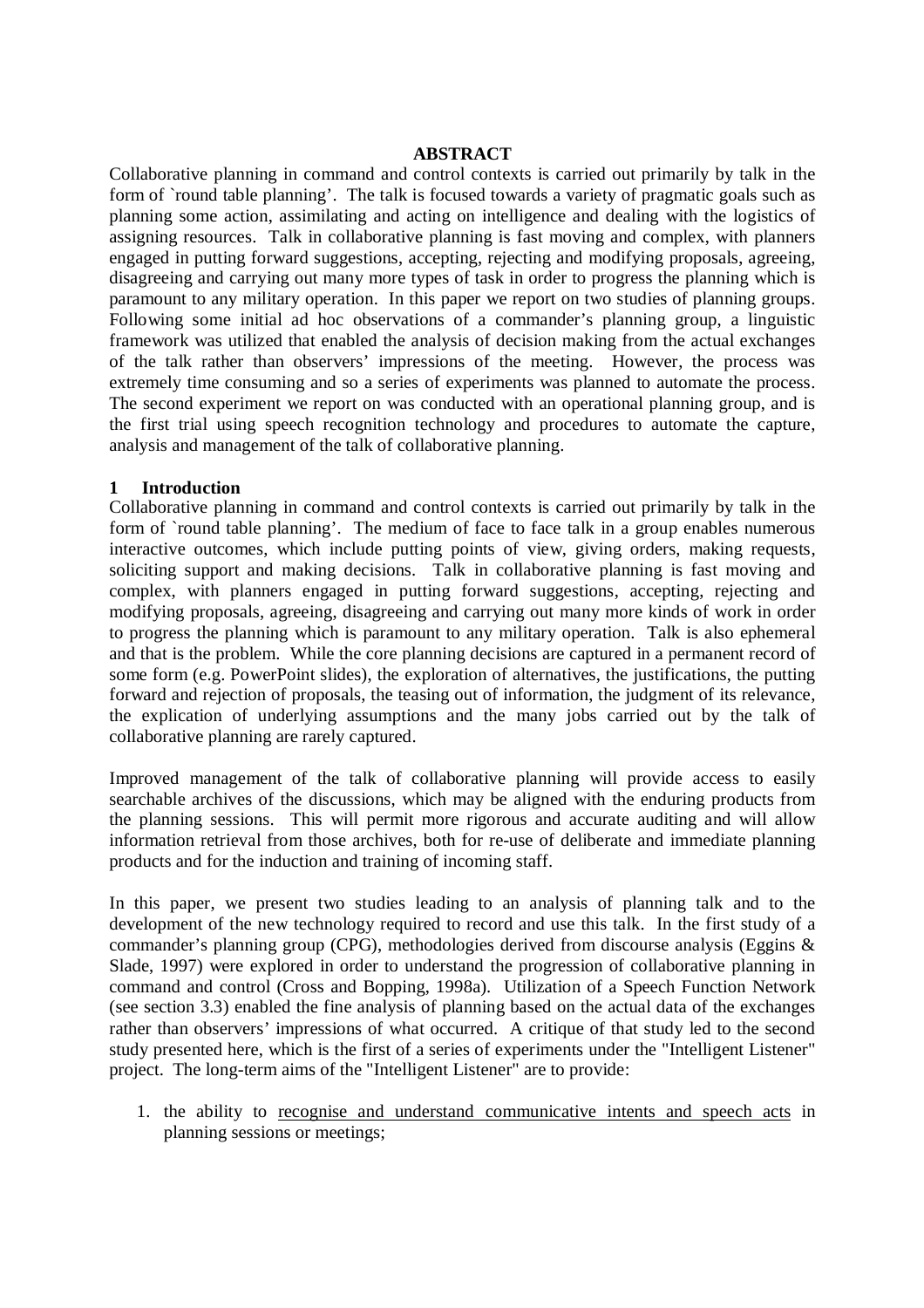- 2. the ability to extract and retrieve information from recorded interactions during such sessions or meetings; and
- 3. the ability to organise this information to present it in a useful fashion.

The particular experiment described in this paper is the first trial of speech recognition technology and procedures to automate the capture of the talk of collaborative planning and to develop a corpus of such talk for analysis. The experiment was conducted in a live operational headquarters during a planning exercise and encompasses a series of operations planning groups (OPGs).

Following the introduction, the paper briefly describes collaborative planning at the joint operational level in section 2. For the first study, the context, theory, methodology and results, are presented in section 3. The critique of the first study which led to the second study is presented in section 3.7. The second study is presented in section 4. The outcomes of the two studies and how they may be taken forward are discussed in section 5 and conclusions are drawn in the final section.

## **2 Collaborative Planning at Joint Operational Level**

Collaborative planning at the joint operational level follows the Joint Military Appreciation Process (JMAP). A single comprehensive process is still being refined to meet the need for a common staff planning process across the three Services (see Figure 1). The process was intended to be simple, robust and adaptable, to include all stakeholders, allow parallel planning, and exploit technology. JMAP was designed to take account of all aspects of operational planning, including risk management. It covers the range from deliberate (contingency) planning that has time to consider all options, to immediate planning that is situation specific and with tighter time constraints.



Figure 1: Joint Military Appreciation Process (JMAP), showing the linkage with the Joint Intelligence Preparation of the Battlespace (JIPB)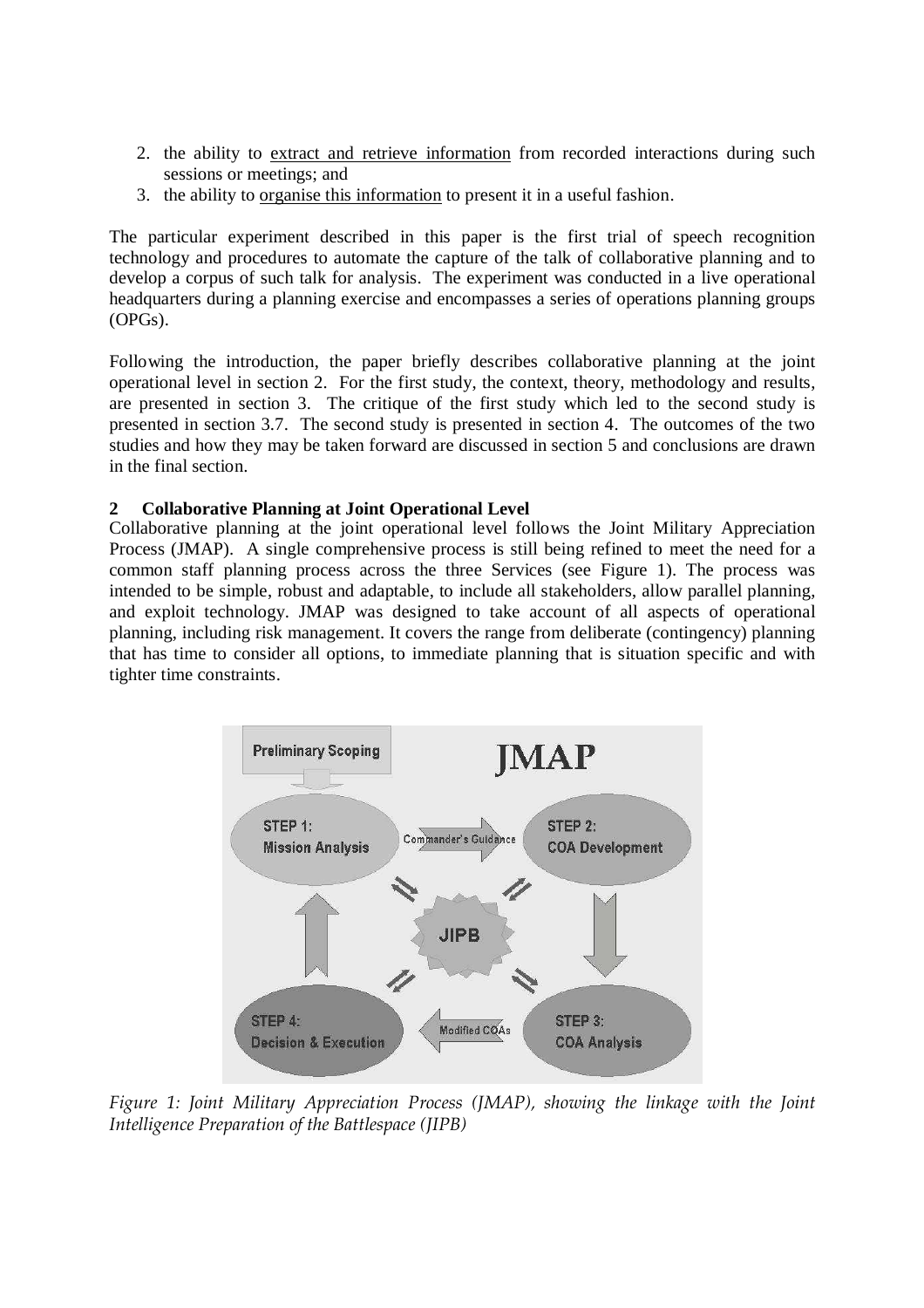In studies one and two, the extant structure of the planning groups was that of the JMAP process and the enduring products of the planning reflect that process. However, in the capture and analysis of the talk of collaborative planning an ethnographic approach was taken that studied the actual talk without explicit recognition of the JMAP process. This decision was made in order to look at what was actually occurring as compared with what should have been occurring as prescribed by the JMAP process. At a later stage an overlay of the JMAP process could be applied.

#### **3 Study One: Commander's Planning Group**

The information presented in this section was first reported in (Cross and Bopping 1998). The study is discussed in the contemporary context.

## *3.1 Context*

As part of an analysis of Commander's Planning Group (CPG) meetings in an operational headquarters, observers attempted to capture and categorize the elements of talk within the planning process on the fly. More specifically, they sought to gain a sense of how theatre level decision making and problem solving processes could be understood in terms of the talk of which they are composed.

Observers initially assigned their own ad hoc categories to those utterances that they were able to process during the planning meetings. When observers attempted to compare and collate the data, a number of areas of concern were identified which seriously effected confidence in any results that could be obtained. These areas were:

• *Within-rater reliability:*

An observer could not be certain that they categorized similar speech utterances the same way each time they encountered them.

• *Between-rater reliability:* An observer could not be certain that they categorized similar speech utterances the same way as other observers.

In addition to the problem of reliability between and within raters, there were problems of confidence in the observations and the lack of an overall framework which would permit extensibility.

#### *3.2 Aim and Scope*

The aim of the study was to develop a more rigorous approach to capturing and categorizing the field observations of collaborative planning than observers attempting to capture and categorize elements of discourse 'on the fly' (Cross and Bopping, 1998). The approach adopted for categorizing the field observations was one which has proved successful in the analysis of casual conversation (Eggins, 1990; Eggins and Slade, 1997). We will refer to this approach as the Speech Function Network (SFN), although it should be understood that the SFN is part of the Systemic-Functional theory (Halliday, 1978) from which are derived a range of techniques for analysing the interactional patterns through which interactants jointly achieve the purposes of discourse. In the current context, the purposes are to make decisions and to progress planning with operational outcomes. The range of techniques include analysing: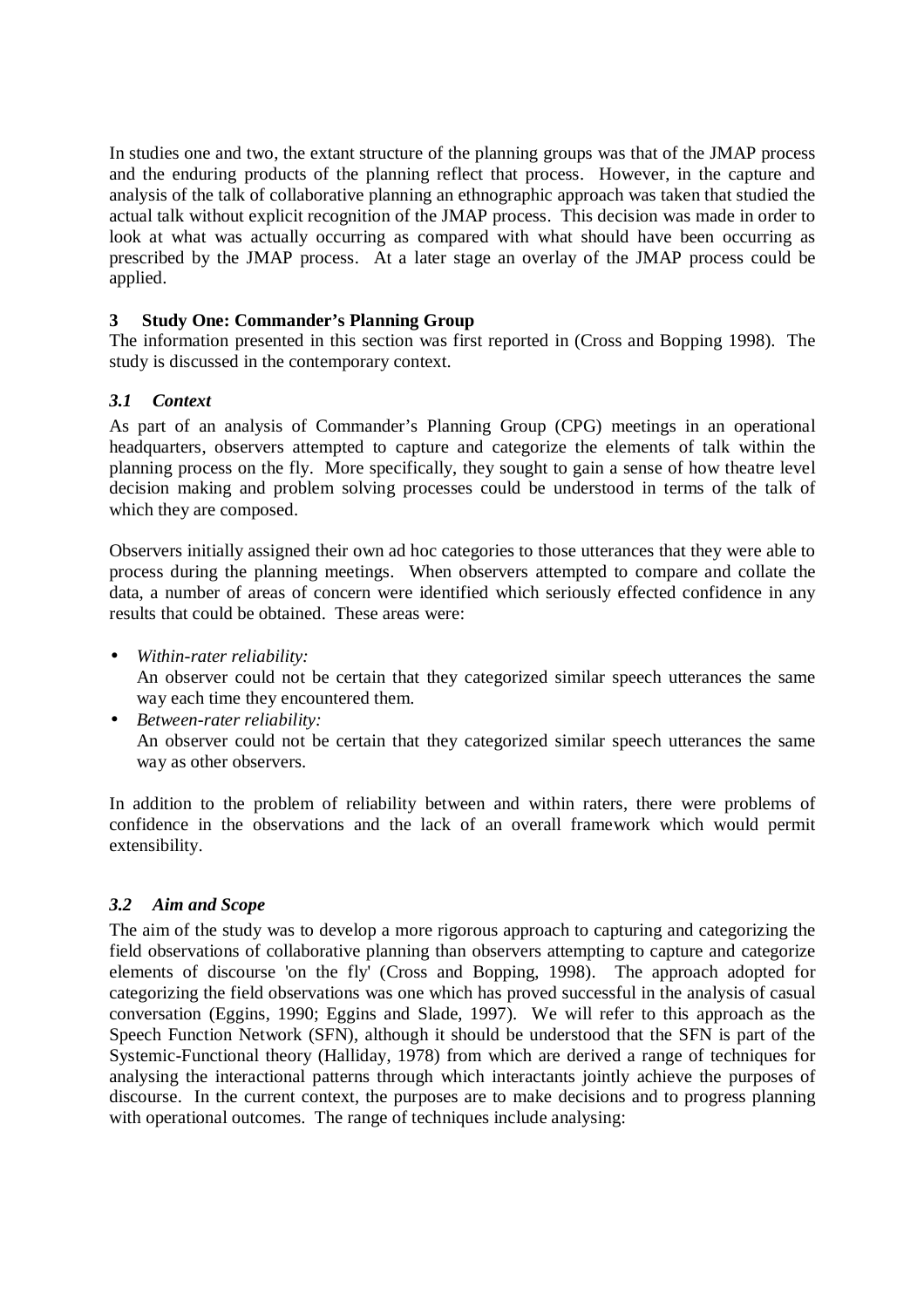- 1. grammatical patterns at the clause level which indicate power and subordination within interactions;
- 2. semantic patterns which indicate frequency of contact and familiarity among interactants;
- 3. patterns of discourse structure which indicate affective involvement and shifting alignments within discourse;
- 4. the use of text types, for example story telling, which give some indication of shared world views about normality and predictability.

For this study, we focused on the analysis of patterns of discourse structure, as this had the potential for elucidating the cycles of decision making which observers believed typified the planning process. It was anticipated that the analysis of patterns of discourse structure would not only standardize the data and assure higher levels of confidence in any results obtained, but also provide a valuable opportunity to investigate the suitability of this type of method for future use in the analyses of military planning and decision making.

## *3.3 Theory*

Based on the systemic-functional (S-F) approach to discourse structure, Eggins (1990) proposed the SFN as a method suitable for categorizing casual sustained talk in a collaborative setting. Antecedents for this approach are found in the ethnomethodological model of conversational analysis (Sacks, Schegloff and Jefferson, 1974; Goffman, 1961), sociolinguistics (Gumperz and Hymes, 1972), speech act theory (Austin, 1962; Searle, 1969) and systemic-functional linguistics (Halliday, 1978). The S-F approach to discourse structure has also been applied to the linguistic analysis of workplace dialogues for the last 15 years (Bhatia, 1993; Ward, 2003).

#### *3.4 Methodology*

Because of security constraints, it was not possible to record the talk during the CPG but it was possible to write verbatim records for short sections of conversation. These records could then be categorized off-line using a rigorous and extensible framework.

In order to perform the analysis, the concepts of *Move, Turn* and *Decision Cycle* required definition. *Move* and *Turn* are defined in SF, but *Decision Cycle* was specifically defined for the planning process.

#### • *Move:*

The systemic functional approach identifies the move as the unit of interactional discourse. The move is tied to the grammatical unit of the clause, however rhythm and intonation patterns are also important in its determination.

#### • *Turn*:

The systemic functional approach identifies the turn as the point of speaker change. One turn may hence include a speaker making more than one move.

#### • *Decision Cycle*:

Observers identified a decision cycle as a passage of verbal planning, bounded by topical opening and closure, and consisting of multi-participant discussion. Decision cycles, however, may not always be this clearly identifiable.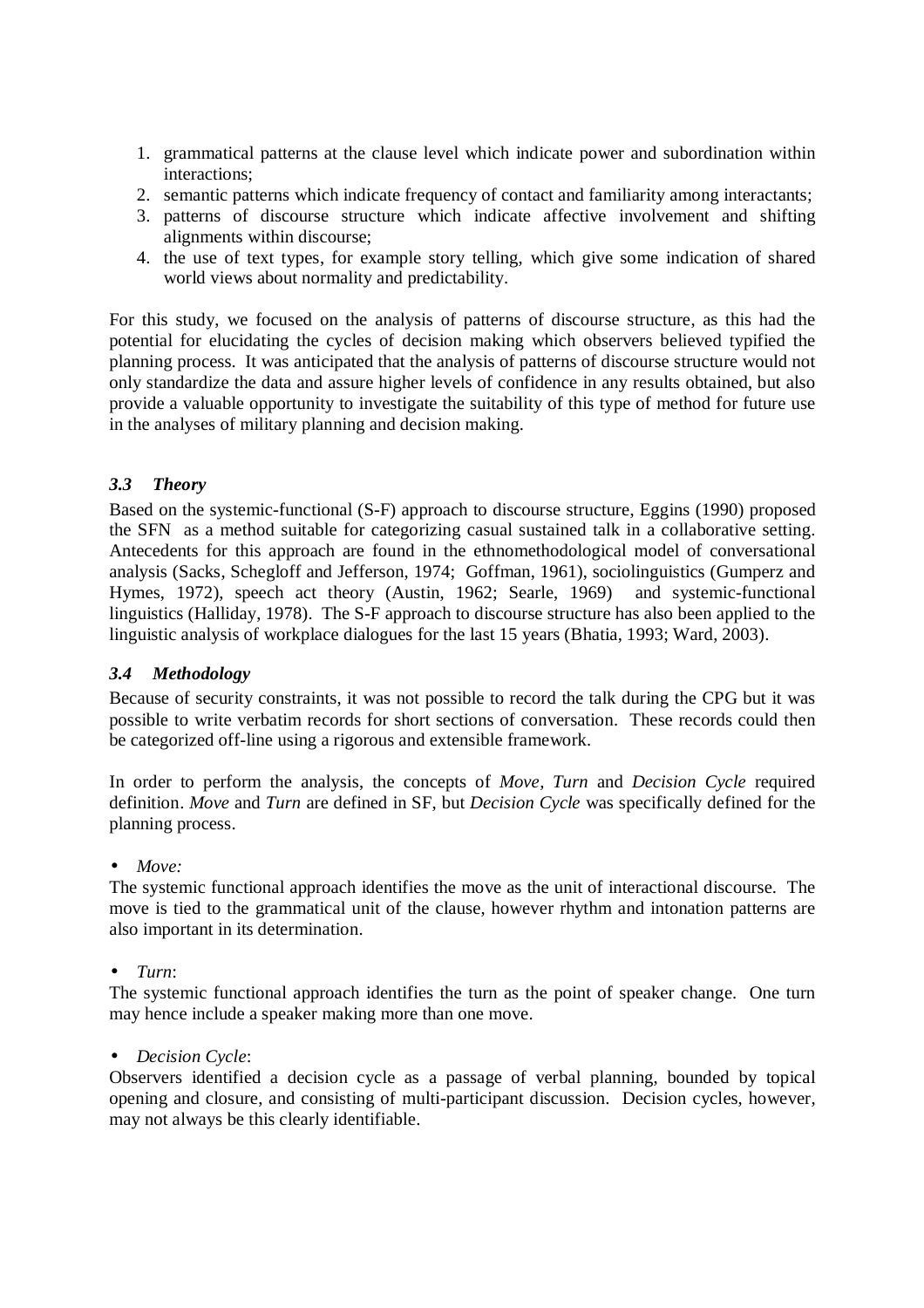| <b>Area</b>           | <b>Description</b>                                                                                        |
|-----------------------|-----------------------------------------------------------------------------------------------------------|
| <i><b>Opening</b></i> | moves intending to establish the audience configuration in<br>which an exchange of discourse will unfold. |
| <b>Sustaining</b>     | moves identified when the same speaker as the prior move                                                  |
|                       | continues to speak                                                                                        |
| <b>Supporting</b>     | moves reacting to the speaker of the previous move by offering                                            |
|                       | a degree of support or consensus                                                                          |
| Confronting           | moves reacting to the speaker of the previous move by offering                                            |
|                       | a degree of negativity or non-consensus                                                                   |

Table 1. Speech Function Network: Description of Moves

The moves made by participants can be classified by the SFN as existing within one of four general network areas, as shown in Table 1. A *Move* network can be represented by a diagram indicating the choices available to the speaker at each point in the network, as in the examples given in Figures 2-5 in the next section.

To ensure some degree of between-rater reliability, each extract was categorized in terms of the SFN by two observers.

#### *3.5 Results*

The results are represented by extracts from small worked examples, with generalizations derived from more extensive analyses of the data which for brevity are not presented here. The excerpt given in example (1) consists of four moves, within three speaker turns:

(1) Paul: *Have there been any developments in X-land? I heard they are moving west.*  Joan: *Yes, that's correct.*  Bob: *Why is this important at this stage?* 

The first move, "Have there been any developments in X-land?"*,* is an *opening* move that is *floated* to the audience at large and which *initiate*s a request for *information* (not *Goods &*  Services) that is *factual*.<sup>2</sup> The network diagram in Figure 2 tracks this move, with alternatives that were not chosen being greyed out.



Figure 2: Opening Move

The second move, "I heard they are moving west." *prolong*s the move and *expand*s it by *qualifying it.* The network diagram in Figure 3 captures the choices made.

<sup>&</sup>lt;sup>1</sup> The names in the excerpt have been changed.

 $2$  As shown in Figure 2, FLOAT, INITIATE, INFO, FACT and G&S are elements of the network.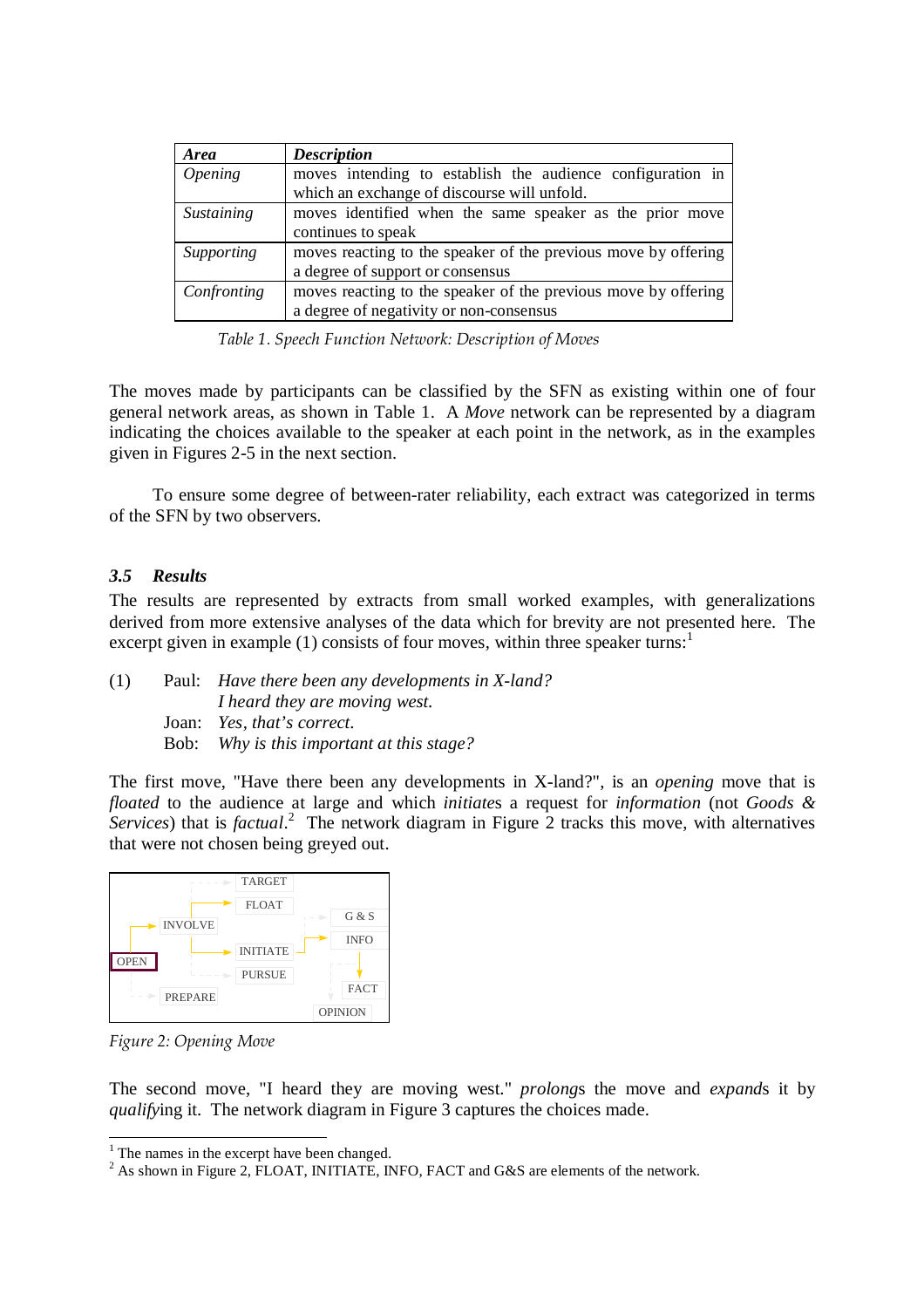

Figure 3: Sustaining Move

The next move, "Yes, that's correct."*,* is a change of turn and is a *support*ing move that *affirm*s the prior move.



Figure 4: Supporting Move

The final move, "Why is this important at this stage?", is a *confront*ing move that *protest*s (i.e. challenges) the move of the first speaker.



Figure 5: Confronting Move

Using this analysis, our conclusions are summarised as follows:

• Opening moves always used a 'floating' technique that did not target any one member of the group, as in example (2).

(2) Paul: *Have there been any developments in X-land?* 

• Opening moves always 'explored', i.e. moves were 'challenged' or 'countered', as in example (3)

(3) Paul: *Have there been any developments in X-land?*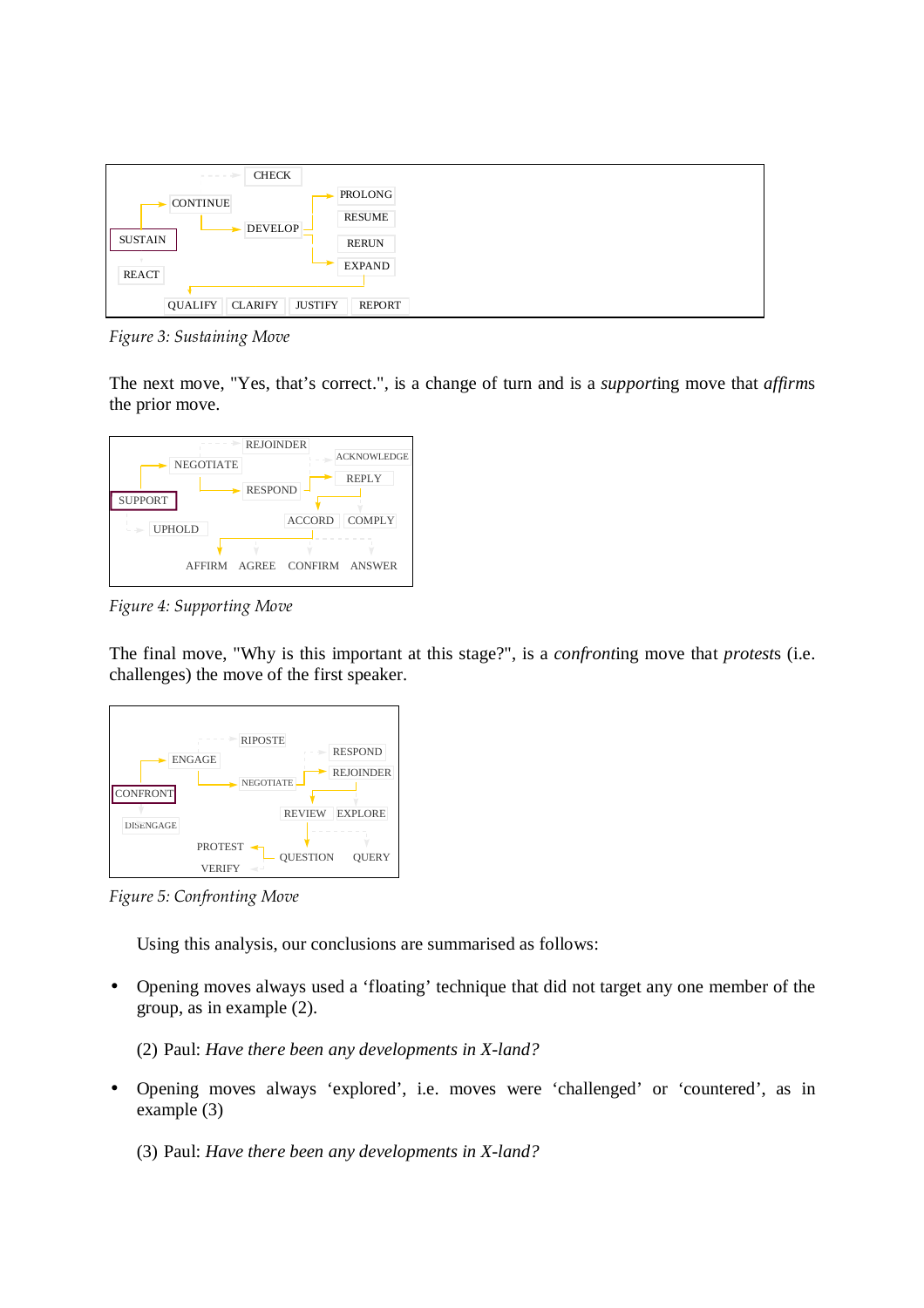Joan: *X-land is not our first priority*

- Decision cycles tended to be balanced, consisting of both 'challenging' and 'pacifying' moves, as in example (4).
	- (4) Jeff: *We need to try another option* Kay: *Yes, let's not get bogged down*
- Closure was typically marked by 'accordance' or 'complying' moves, as in example (5):
	- (5) Paul: *Yes, okay, that's great...excellent choice*
- Decision cycles not closed by accordance or complying moves were invariably re-visited later.

While the first four findings are more descriptive of the linguistic material, the last one is particularly important for an analysis of the planning process. The implication for any decision support system for collaborative planning is that decisions that do not receive closure by accordance or complying moves need to be flagged so that they can either be pursued until closure at that time, or be revisited at a later stage in the planning (for example, when more information is available).

Decision cycles tended to contain smaller 'micro-cycles' which, upon their successful resolution, contributed to construction of the overall decision cycle. The majority of these micro-cycles were organized into clear, but short, accounts of topical opening, discussion and closure.

The final step of these analyses involved mapping decision cycles in terms of the sequential interaction of categories. The sociograms (Cross and Bopping, 1998) which were produced highlighted the importance of exploring (*challenging* and *countering*), qualifying (*adding*) and clarifying (*restating*, *exemplifying*, *amplifying*) moves throughout category interaction. More specifically, it appears as though exploring, qualifying and clarifying moves act as the major nodes which bind much of the decision cycle interaction together.

#### *3.6 Discussion*

Utilizing the SFN provided analysts with many useful insights regarding the possibility of its future use in the military planning context. However, there were a number of limitations to the study with regard to both the analysis and the data capture. The original SFN was derived from the analysis of casual sustained 'dinner party' conversation (Eggins, 1990). In this respect, it is not surprising that moves generated from a military planning context did not always fit into this network in a comfortable manner. For instance, analysts agreed that the forced choice between *supporting* and *confronting* moves posed the greatest limitation. As such, it was often this choice which became problematic for moves which analysts regarded as 'neutral' in reaction. Therefore, for future analysis, the SFN would need revision of the meanings or semantics of the interaction based on the characteristics of the data from collaborative planning.

To analyse a one-half hour CPG extract in accordance with the SFN was calculated to take approximately ten person days. This amount of analysis time could arguably be reduced with experience and modification of the network. The gain is that the analysis is based on actual data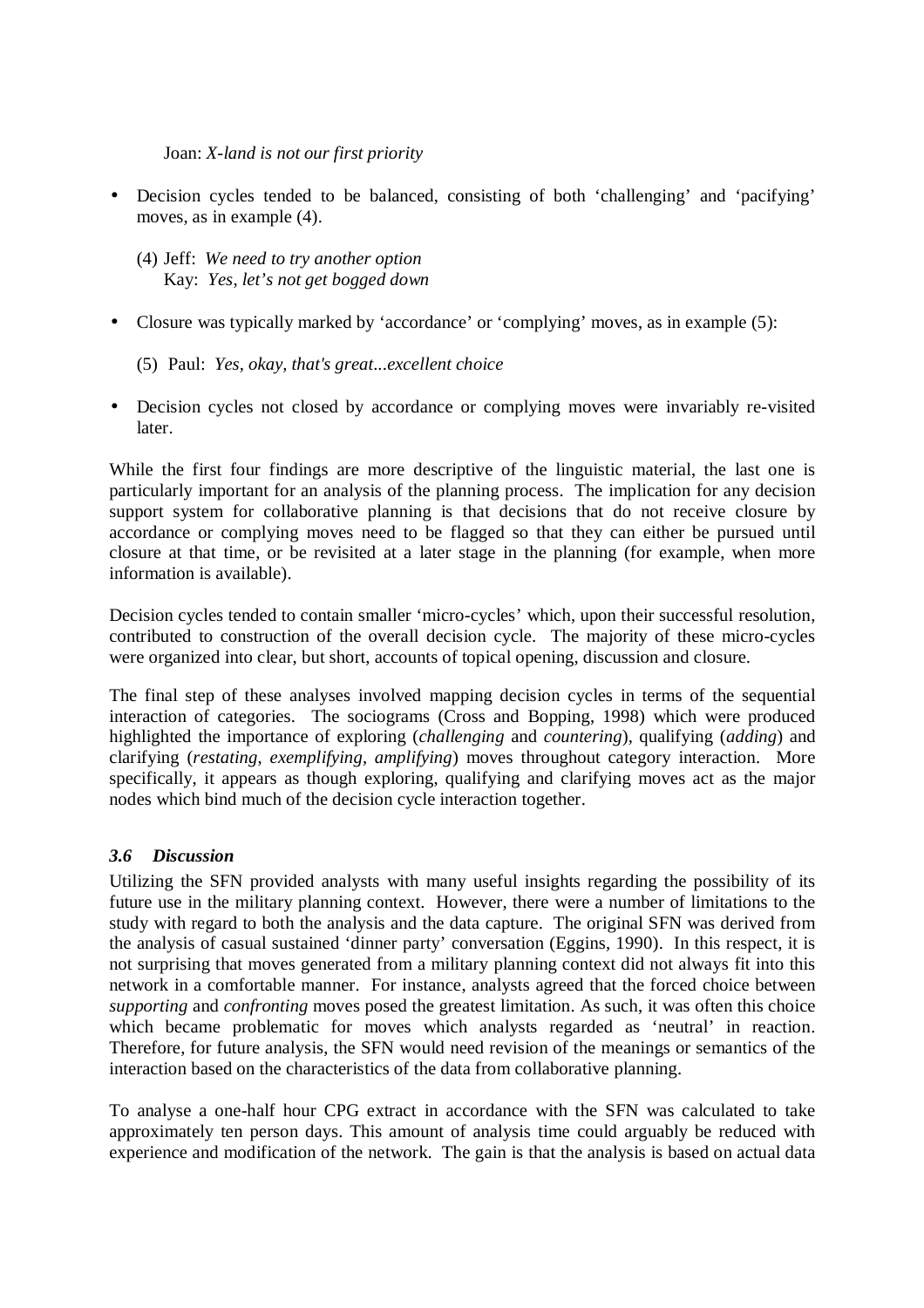and not what observers deduce is occurring in the interaction. The question remains however, whether such effort is necessary to explain any additional variance not obtainable by less timeconsuming methods. It may be possible to semi automate the analysis process using techniques employed in corpus analysis (Young and Bloothooft, 1997).

The data which could be applied to the Speech Function Network was limited to one CPG extract obtained by one observer and agreed by two others, and consisted of 238 moves, taking 189 turns across 16 speakers. It is important to acknowledge that this extract was deficient in a number of ways. These deficiencies included:

- 1. the extract being the sole source of data. Other observations did not satisfactorily yield close to verbatim accounts necessary for analysis with the Speech Function Network.
- 2. the extract being a 'best shot' at manually recording the verbal progression of a CPG. Some utterances were inevitably missed by the observer.
- 3. the extract lacking intonation or prosodic features that were not captured in its manual transcription.

# **4 Study Two: Operations Planning Group**

## *4.1 Context*

During EX TENDI WALK at the Headquarters Australian Theatre (HQAST), now Headquarters of the Joint Operations Command (HQJOC), from 02 to 06 February 2004, a feasibility experiment was conducted to examine how far, at its current level of development, speech recognition technology could overcome the problem of capturing verbatim talk during collaborative planning (Estival, Cross & Hashemi-Sakhstari, 2004). The feasibility experiment conducted in the live headquarters was the first in a series designed to assess the feasibility of providing an "Intelligent Listener" capability in a new Australian collocated joint operational headquarters planned for 2007/ 2008. The experiments were designed to provide:

- 1) analytical assessment;
- 2) assessment and management of security;
- 3) assessment and management of ethical concerns;
- 4) assessment of technology for capture; and
- 5) assessment of processing requirements for captured information.

# *4.2 Aim and Scope*

The aim of the study was to assess the potential use of current speech recognition technology in the context of operation planning and to identify the limitations that will need to be addressed before such technology can be installed and used operationally. Another aim of the project was to collect real conversational data from planning sessions to perform further research on spoken language understanding, information presentation and pervasive computing. In this experiment the aim was primarily to concentrate on assessing the security aspects, the technology for capture and to a lesser degree, the processing requirements for the captured data.

#### *4.3 Science and Technology*

Since 1996, when the earlier study was conducted, automatic speech recognition (ASR) and automatic transcription technology have progressed to the point where it is possible to envisage their use in group settings such as planning over the next few years. One such system is the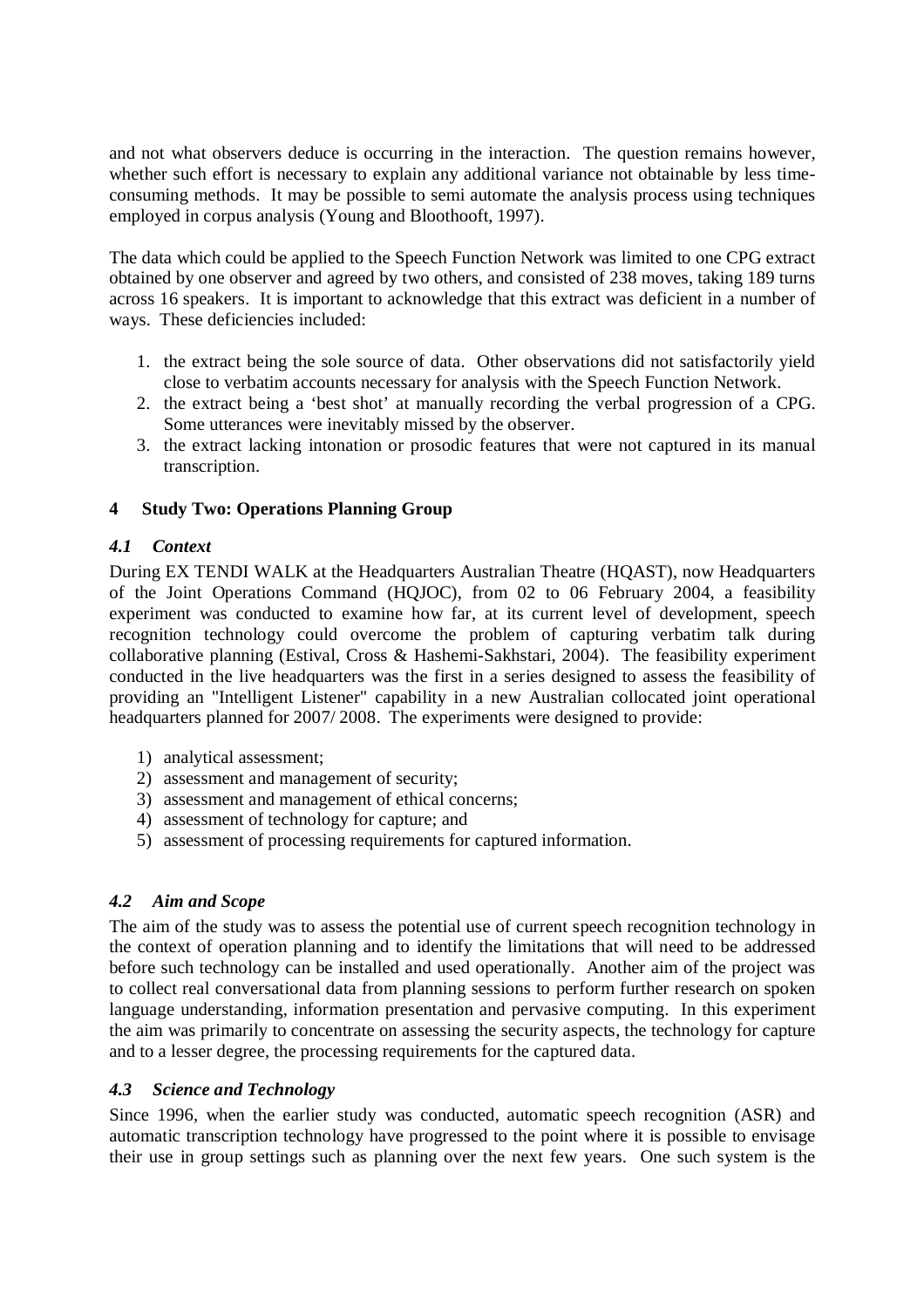*Automatic speech-to-text Transcriber for Meetings and Interviews* (AuTM) which was developed at DSTO (Zschorn et al, 2003). AuTM is a client-server application operating over a TCP/IP network to record and transcribe meetings and interviews. At the time of the experiment, AuTM had been extended to handle up to sixteen meeting participants.

Using a commercial ASR, AuTM automatically collects both textual and audio records. The records are organised according to the structure of the meeting and the audio and textual segments are time-stamped, aligned and linked. The output is a Word or HTML document containing the transcription of each speaker turn, which is linked to the audio file for that segment. Since the text and audio files are already matched, it is very easy to listen to the original audio input and correct the transcript as necessary. The AuTM output can be organised according to an agenda set by the meeting moderator; this facility can be customised to give any transcript a structure more relevant to the particular kind of interaction being recorded. In the case of a collaborative planning session, this could, for instance, follow the stages of the JMAP process.

# *4.4 Methodology*

In the six months preceding the experiment, the goodwill and support of the user population were canvassed and engaged during a series of discussions and demonstrations. The actual feasibility experiment involved setting up the hardware and software within the environment in which it would be used, i.e. the planning room at HQJOC, and organizing how the recordings would be conducted. The week preceding EX TENDI WALK was allocated to set up the equipment and train the users on the ASR.

Dragon NaturallySpeaking is a speaker-dependent ASR, which means it needs to be trained for each user's voice and manner of speaking. This ensures better recognition rates and, although this is not yet quite satisfactory, allows the possibility of recording and transcribing conversational speech. In the current state of the technology, the alternative of a speaker-independent ASR does not allow the transcribing of conversational speech in meetings. Thus, to ensure the best possible results, training of the ASR with the intended users was conducted in the environment and on the machines to be used during the exercise.

From the point of view of conducting the experiment, it was decided that the transcripts produced by AuTM would be saved at the end of each planning session and the data transferred to CD-ROM at the end of each day. During the capture of the planning sessions, at least two DSTO observers were present during each planning session to observe the interactions. This was intended to facilitate later correction of the transcripts and to enable the conversation analysis of the planning sessions.

The hardware equipment consisted of seventeen networked Pentium IV laptops, one of which was used as the server. The server was a Compaq P4 1.7Mhz 1GB Ram 20GB HDD Win XP Pro Laptop with CD writer and the user machines were sixteen Compaq P4 1.7Mhz 512 Mb Ram 20GB HDD Win XP Pro Laptops. The operating and standard software consisted of Microsoft Windows XP Professional and Microsoft Windows 2000. The speech recognition and meeting processing software consisted of DSTO's AuTM and the commercial ASR Dragon NaturallySpeaking v.7. The AuTM server was installed on the laptop selected as the server machine and the AuTM clients on the laptops provided to each member of the planning team around the table. The client machines were to record, process and transcribe all the utterances of the planners during the planning sessions and then send both audio and text files to the server for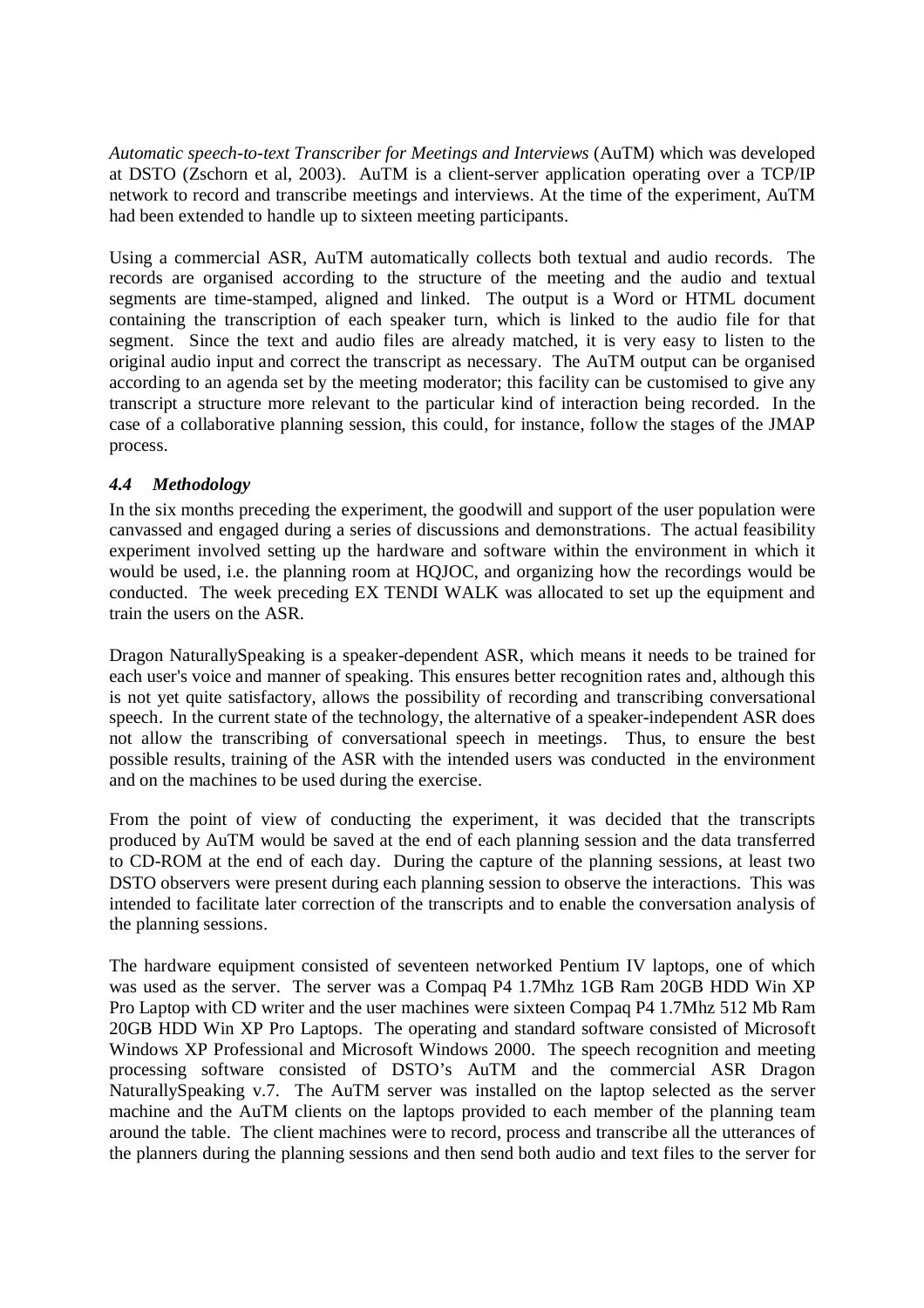insertion in the AuTM output transcript. The sixteen user laptops, each with its headset and USB sound card, were placed on the planning room table, one at each user position, and all the machines were networked together.

The environment of the planning room presented a number of challenges for the experiment: acoustically, because of the high level of acoustic noise (air conditioner, slide projector, number of participants); and logistically, because of the lack of space both on the table for all the experimental machines alongside the laptops used by the planners and under the table for all the cables connecting all these machines on two different networks.

It was necessary to use two different networks because the AuTM system had not been accredited to run on the higher security network used by the planners. Otherwise, the software could have been installed on the laptops used by the planners and run on the network already set up in the room. However, while installation on the higher security network would have alleviated the problem of space on and under the planning table, it would have introduced the more serious problem of making the users deal with "on/off" switches on the headsets dynamically. For the current accreditation of that network, only headsets with "push-to-talk" switches are permitted. In effect with a default setting of "off", the users would have had to press the switch every time they spoke in order to capture their voices.

Another challenge was the use of headsets to record speech. Although it could be expected that some users would be accustomed to wearing headsets, during the preparatory discussions users had expressed a certain amount of reluctance to wearing them for the collaborative planning. However, it is widely recognised that speech recognition requires a very high acoustic quality for the input and that in a noisy environment, such as a meeting room, table or ceiling microphones would have been useless for ASR, therefore individual close-talking and noise-cancelling microphones were absolutely mandatory with the current technology. Background or environment noise and reverberation drastically affect the ASR performance. Experiments with lapel microphones in that kind of environment have also yielded disappointing results, so in the reported environment, the only alternative was for users to wear headsets with built-in microphones. The microphones used in the experiment were all *VXI TalkPro* headsets.

#### *4.5 Results*

The results we present for this experiment are focused on the methodological findings. The first difficulty was that, although the users had been willing to put their headsets on at the beginning of the first session, when the leader of that session announced that there would first be a presentation by himself and some of the instructors, they all took off their headsets and put them back on the table. The room was crowded, with not only the sixteen participants around the table, but about thirty more people sitting behind them. With about fifty people in the room, it was impossible for the two DSTO experimenters sitting at the back next to the AuTM server to intervene.

The burning question was how would the system handle the overload. It was not long before the answer became obvious: the microphones were all picking up speech signals from the presenters and all the AuTM clients were sending files to the AuTM server. Soon, the network was unable to cope: some clients failed and eventually the server failed. No transcript was produced for that session. A similar problem recurred throughout the week when sessions were broken up in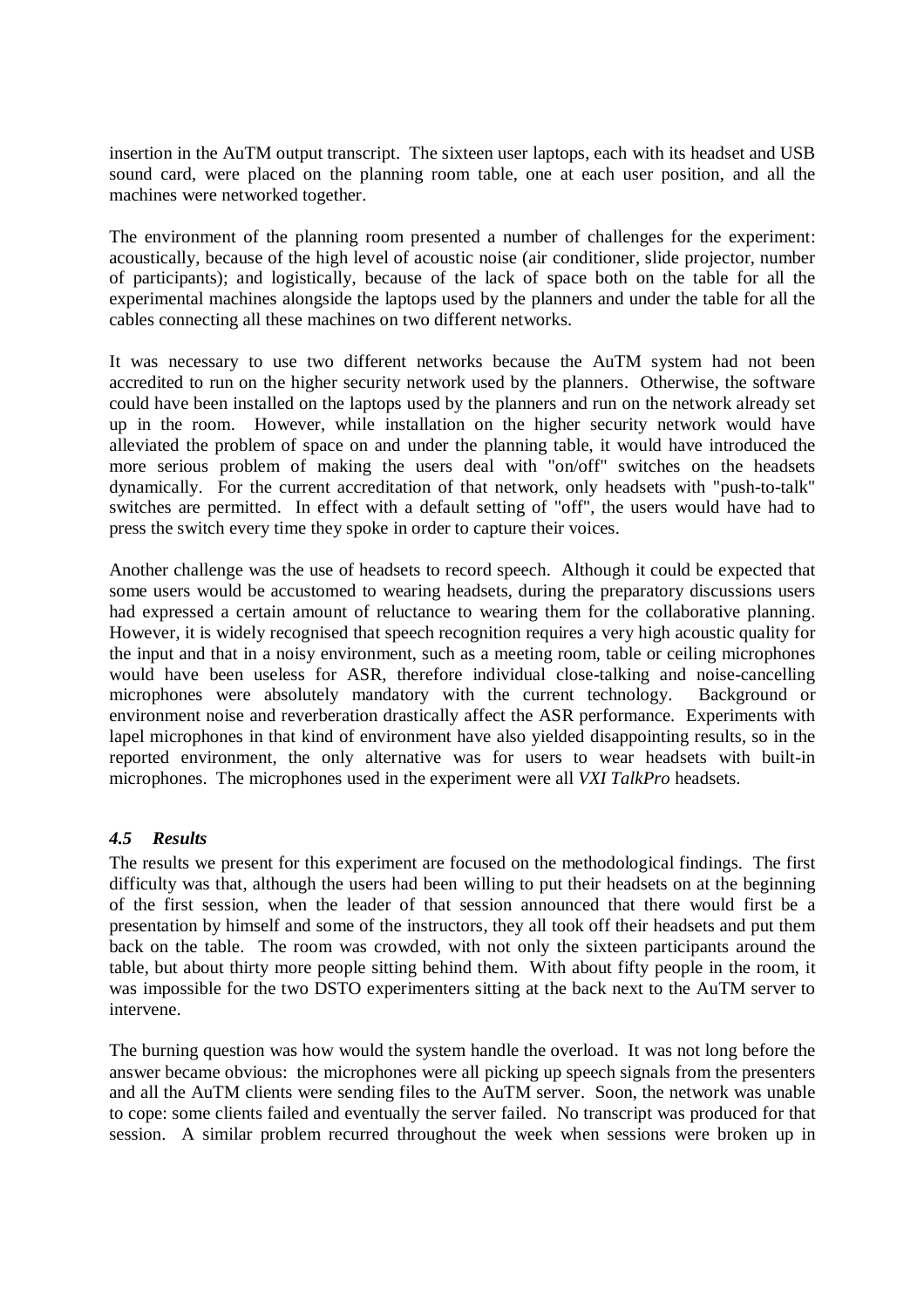smaller groups, or when people got up and left their headsets on the table. In a number of those cases, no transcript was produced for those sessions.

An additional problem that was unforeseen was that users had access to the transcript during the experiment. Testing the accuracy of the speech recogniser was not the aim of the experiment, the goal was to assess the usability of the system and to identify the issues that have to be addressed before such a system can be used in operations. Because of the low accuracy of the speech recognition, users were distracted by the output. It would have been a simple matter to blank the screens or to install a password-protected screen saver. However, this would have required modifications to the AuTM interface and the risk of making such modifications once the system was installed was too high. This was a good example of a usability problem that only actual experimentation revealed. The solution is to have all the input microphones leading to one single computer where speech recognition is performed; this computer is then neither visible nor accessible to the users, and as a consequence, only the meeting moderator, or the experimenters, are able to access the transcript being produced. This is the solution now implemented in the next version of the system.

In summary, a number of things did not go according to plan once the exercise was under way and recording commenced during the planning sessions. Some difficulties were technical and will be remedied in the next version of the AuTM software (e.g. network architecture, interface, user profile management). Some difficulties were due to the quality of speech recognition at this point in the development of the technology and will require different solutions in the future (e.g. different types of microphones for better quality audio input, better noise cancellation and reverberation cancellation, improved acoustic design for meeting rooms). Other difficulties were due to human factors and should be resolved when the technology becomes an accepted part of the environment (e.g. remembering to put on the headset and/or turning the microphone on).

#### **5 Discussion**

The first study concluded that the method of analysis for identifying decisions made in the talk of collaborative planning was viable but would need revision of the semantics of the interaction based on the characteristics of the data. That conclusion was not tested in the second study. Nor has it yet been possible to test and develop methods for automating the analysis process. What was attempted in the second study was to overcome the problems of capturing valid verbatim talk over extended periods. To that purpose, speech recognition technology and procedures to automate the capture of the talk of collaborative planning were trialed. Despite the technological difficulties, recordings were obtained for most of the planning sessions, even for the sessions for which there were no transcripts. When fully transcribed, the recordings will form the beginnings of a corpus of the talk of collaborative planning.

One of the premises for the second study was that speech recognition technology works adequately for individuals and that it is getting to the point of being useful for groups. The technical problems identified in the second experiment, regarding networking machines for the AuTM server and the AuTM clients and the related problems of network overload, are now solved in the new AuTM version which has been implemented with a lightweight messaging system. However, even more important than the technical information allowing us to improve the technology was the information gathered about users and users' acceptance of the technology in their environment. Performing the experiment helped ascertain that users are willing to use the technology, even with the relative inconvenience of having to wear a headset, and that they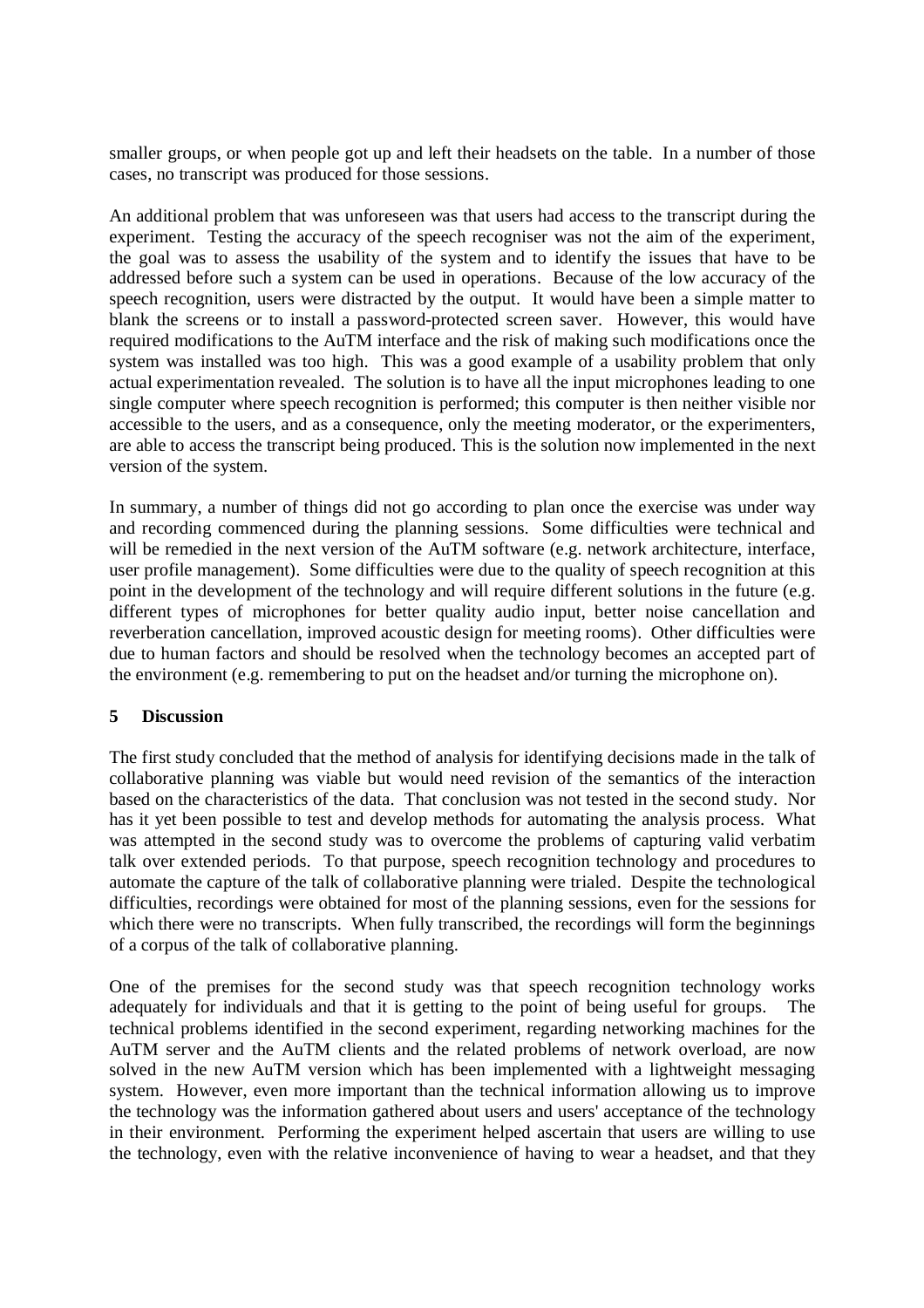are already convinced of the benefits of automatically recording planning sessions: keeping an audit trail, improving training and induction and enabling the re-use of planning products.

#### **6 Conclusions**

In this paper the results of two studies on the capture and analysis of the ephemeral but critical talk of collaborative planning have been reported. For the first study, following some initial ad hoc observations of a commander's planning group, a linguistic framework was utilized that enabled the analysis of decision making from the actual exchanges of the talk rather than observers' impressions of the meeting. From the analysis it was concluded that the semantics of the interaction required a richer model which could only be based on more extensive data. Without some automation, the data capture was grossly inadequate and the analysis extremely time consuming. Therefore, a series of experiments was planned to automate the process as much as possible. The second experiment we report on was conducted with an operational planning group, and is the first trial of using speech technology and automating procedures for the capture, analysis and management of the talk of collaborative planning. The sustained effort to set up and conduct the experiment was described and results pertaining to the technology and its usage in the headquarters reported. By the time the symposium takes place, some further results on the processing and analysis of that data will be available.

For the future, it is not too fanciful to predict that speech recognition technology and natural language processing tools to capture the decision making inherent in collaborative planning will be pervasive – a part of every well equipped planning room – perhaps even with the discretion of an intelligent human listener. Eventually such tools and the accompanying human processes will be embedded organically into all C2 environments.

#### **References**

Austin J. (1962). *How to do Things with Words.* Oxford: Clarendon Press.

- Bhatia V. K. (1993). *Analysing Genre in Professional Settings.* London: Longman.
- Cross M. and Bopping D. (1998). "Collaborative Planning Processes in Command and Control". *Proceedings of ICCRTS, 1998, Sweden.*
- Eggins S. E. R. (1990). Keeping The Conversation Going: A systemic functional analysis of conversational structure in casual sustained talk. PhD Thesis, University of Sydney.

Eggins S. E. R. and Slade D. (1997). *Analysing Casual Conversation*. London: Cassell.

- Estival, D., Cross, M. and Hashemi-Sakhtsari, A. (2004). "'Intelligent Listener': Experimentation in a Live Headquarters", *Defence Experimentation Symposium*, DSTO Edinburgh.
- Goffman, E. (1967). *Interaction Ritual*. Chicago: Aldine.

Gumperz J., and Hymes D. 1972 *Dimensions in Sociolinguistics*.

- Halliday M. A. K. H. (1978). *Language as Social Semiotic.* London: Edward Arnold.
- Sacks, H., Schegloff E.A. and Jefferson G. (1974). A Simplest Systematics for the Organisation of Turn-taking for Conversation. *Language*, *50, 4*:696-735
- Searle J. (1976). A Classification of Illocutionary Acts. *Language in Society. 5: 1-23.*
- Young S. and Bloothooft G. (1997). Corpus Methods in Language and Speech Processing. Dordrecht: Kluwer.
- Sladek, J., Zschorn, A. and Hashemi-Sakhtsari, A. (2002). "Speech to Text Transcription in Support of Pervasive Computing", *Ubiquitous Computing: Trends, Tricks and Traps, and the Inaugural Asia Pacific Forum on Pervasive Computing*, October/November 2002, Adelaide Convention Centre, Australia. This paper was published in *Volume 25 - Advances in Computer Science Selected Papers from the ACS State Conferences*, edited by Brenda Ainsley.